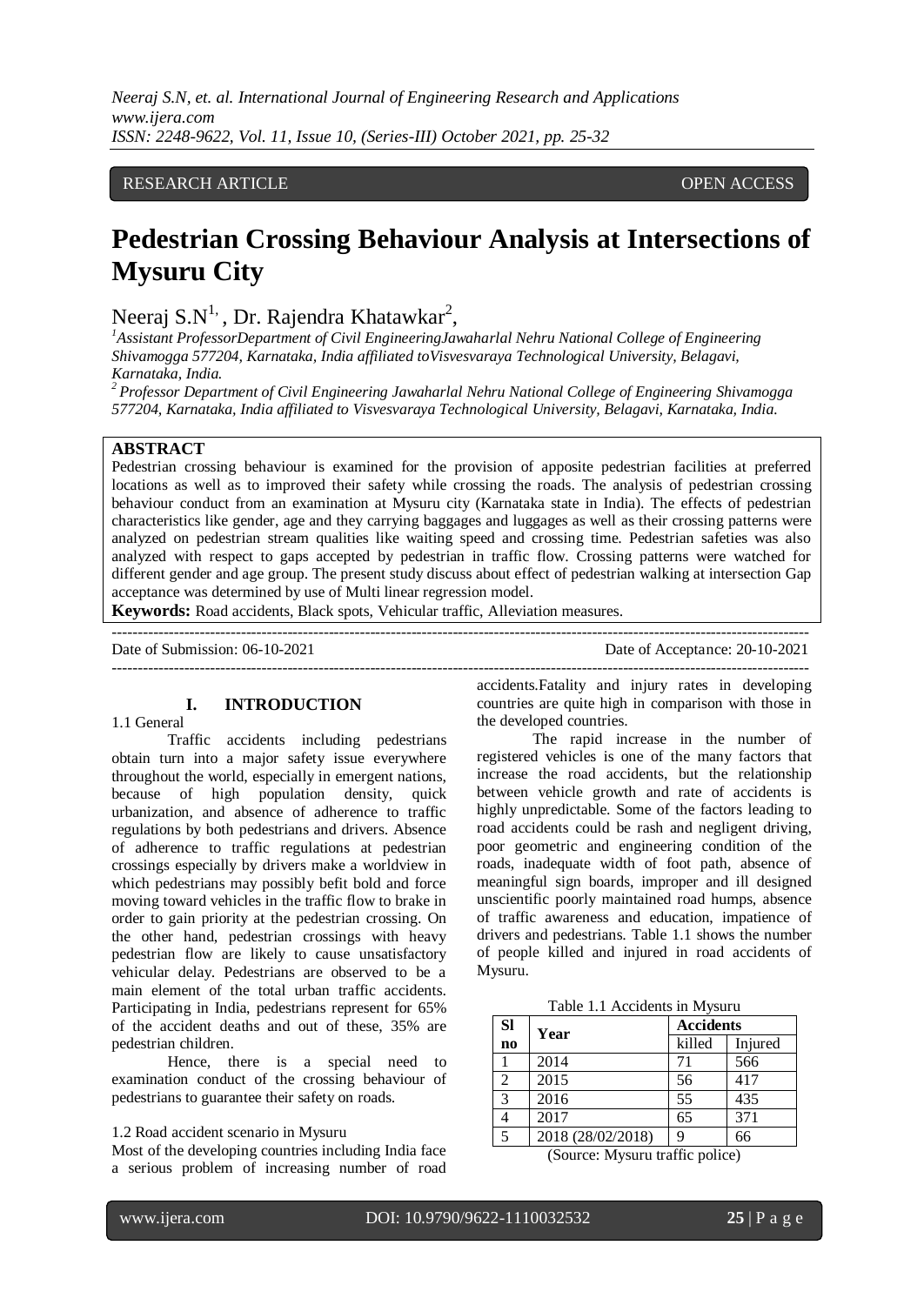#### 1.2.1 *Problems due to growth of road traffic*

The following problems are encountered due to the growth in road traffic:-

1. Increase in road congestion.

2. Increase in travel time and thereby increase in fuel loss and man-house lost.

- 3. Increase in road accidents.
- 4. Air pollution and environment degradation.

5. Inadequate width of footpaths for pedestrian due to widening of roads.

The increase in traffic congestion itself has been mainly attributed to:

1. Uneven service conditions of the roads

2. Increase in mass transport facilities and private vehicles

3. Movement of slow- moving vehicles like bullock cart, cycles etc along with fast moving vehicles.

4. Pedestrians and their haphazard crossing at intersections and middle of roads

5. Rotary intersections (weaving and merging of vehicles and their impacts)

6. Location of Bus stops on carriage ways, instead of separate bus bays.

7. Vehicle parking's along the road at CBD areas and other busy roads.

#### 1.2.2 *Pedestrian accidents in Mysuru*

Pedestrian accidents have been recognized as a major cause of death and injury and considerable resources have been spent on trying to reduce this problem through education and development of countermeasures. Table 1.2 shows Pedestrian accidents in Mysuru

| ruole 1.2 I eucodikin ueeluento III III jouru |                   |                           |                            |                                               |                                                    |  |
|-----------------------------------------------|-------------------|---------------------------|----------------------------|-----------------------------------------------|----------------------------------------------------|--|
| S1<br>n<br><b>or</b>                          | Year              | Pedest<br>rians<br>killed | Pedest<br>rians<br>injured | Percen<br>tage of<br>pedest<br>rian<br>killed | Percen<br>tage of<br>pedest<br>rian<br>injure<br>d |  |
| 1                                             | 2014              | 26                        | 128                        | 36.61                                         | 22.61                                              |  |
| 2                                             | 2015              | 25                        | 89                         | 44.64                                         | 21.34                                              |  |
| 3                                             | 2016              | 15                        | 79                         | 27.27                                         | 18.16                                              |  |
| $\overline{4}$                                | 2017              | 22                        | 67                         | 33.84                                         | 18.06                                              |  |
| 5                                             | 2018(28/<br>02/18 | 2                         | 11                         | 22.22                                         | 16.67                                              |  |

(Source: Mysuru traffic police)

1.3 Pedestrian Crossings

1.3.1 *Types of Pedestrian Crossings* 

Pedestrian crossing can be broadly classified (IRC: 103-1988) as:

**1.** At-grade crossings,

**2.** Grade separated crossings.

**1. At-grade crossings:** At grade crossings the pedestrians cross the carriageway at the same level as that of vehicular movement. It is extremely regular in urban areas and towns. It might be controlled and uncontrolled. Uncontrolled crossings are those where the pedestrian cross walk is set apart by studs or paint line however not controlled by any arrangement of signs or a zebra type of crossings. With respect to locational perspectives, such crossings be able to be there classified as:

**a) Pedestrian crossings at intersections:**apedestriancrossingorcrosswalk is a place d e s i g n a t e d for pedestrianstocross a r o a d . Crosswalks a redesigned to keeppedestrianstogetherwheretheycanbeseenbymotori sts,andwherethey cancrossmostsafelyacross theflowofvehiculartraffic.

**b) Mid-block crossings:** These pedestrian crossings, which commonly occur at schools, parks,

**c)** museums, waterfronts, and other destinations, have historically been overlooked or difficult to access, creating unsafe or unpredictable situations for both pedestrians and vehicles.

**2. Grade separated crossings:** These are where the crossings where the pedestrians are required to cross the carriageway at a level different from that of vehicular movement. It might be in the form of a pedestrian subway or else a base done suspension bridge from corner to corner the road.

1.4 Pedestrian Crossing Behaviour

Past researches have influenced hypothetical and methodological commitment to a reasonable understanding of pedestrian's behaviour as well as the interaction involving the driver next the pedestrian by the side of pedestrian crossings. Pedestrians arriving at the pedestrian crossing look for adequate gaps between vehicles in the traffic stream. They both allow otherwise deny such gaps. Rejection of current gaps leads en route for longer waiting time at the control side.

Pedestrian crossing behaviour is divided here into four classes to be specific

**1. One stage:**pedestrians crossthe roadwithoutwaitingnearthemedian.

**2. Two-stage:** they cross up to the median in one go and subsequently cross the far side.

**3. Perpendicular direction:** pedestrian crosses the road in a straight path,

**4. Oblique direction:** pedestrians cross the road in a zig-zag manner.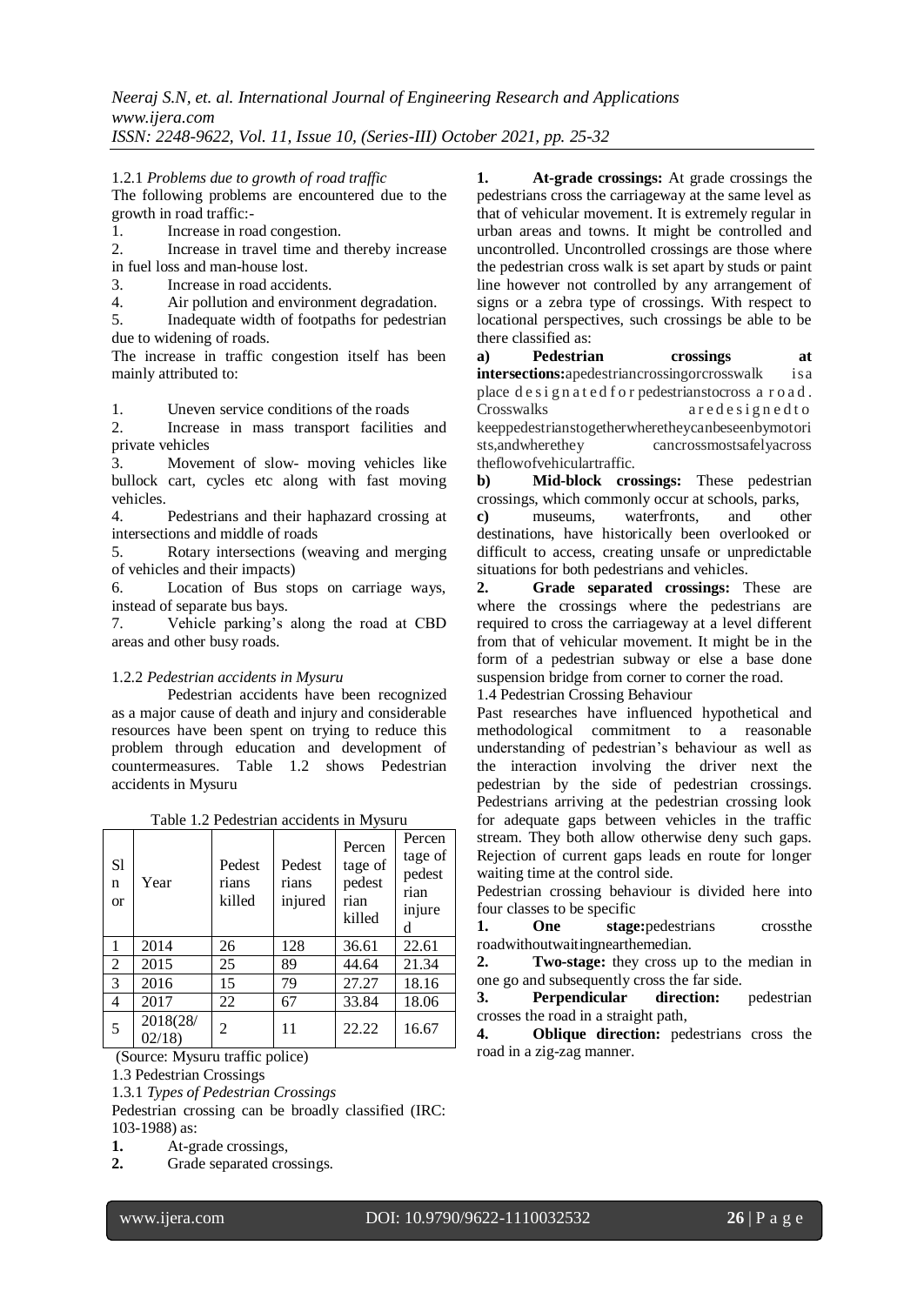

Figure 1.1 Pedestrian crossing pattern

#### 1.4.1 *Factors Affecting of Pedestrians Crossing Behaviour*

Pedestrian crossing behaviour is conduct is typically get affected by different components identified with pedestrian characteristics, pedestrian movements, traffic conditions, road conditions moreover environmental surroundings. Practical unsafe crossing behaviour of children, comparable not stopping at the curb, not looking in advance crossing, attempting to cross when a vehicle is nearing and running over the road. Female pedestrians are practical compliant extra gaps and less hazard contrasted with male pedestrians. Experimental investigations on the impact of age of a pedestrian in gap selection. They reported that, for all age group, gap determination is fundamentally based on vehicle speed and distance.

Moving toward traffic volume and vehicle speeds are instrumental in deciding the pedestrian's waiting time (delay) and the quantity of crossing attempts. Pedestrians, who acknowledge higher hazard, need to stop their waiting time, while pedestrians, who are probably going to bring down the hazard, need to expand their waiting time at pedestrian crossings. Pedestrian's conviction, thought processes and situational elements can influence their crossing behaviour at signal controlled crossings. Situational elements like nearness of different pedestrians and their behaviour towards 'Walk' and 'Don't Walk' signs influence the behaviour of female pedestrians and traffic volume influence the behaviour of male pedestrians at signalized crossings

1.5 Objectives of the Study

The main objectives of this study are:

1. To study the crossing behaviour pedestrians at uncontrolled andcontrolled (signalizedand unsignalized) intersections.

2. To analyze and study the effect of various factors related to pedestrian characteristics, pedestrian movements, traffic conditions, road conditions, walking environmental surroundings and intersection conditions.

3. To study the width and length of zebra crossings and analyse whether it is suitable for crossing of road

4. To create awareness about traffic fines, rules and regulations for pedestrians as well as transporter. 5. Toanalysevolumeofpedestriansandvolumeof vehiclesandprovideabetterand safetycrossingforpedestrian.

## **II. LITERATURE REVIEW**

**1. Akash Jain, Ankit Gupta, Rajat Rastogi (2014);** Pedestrian crossing behavior is analyzed for the provision of proper pedestrian facilities at desired locations, as well as to improve their safety while crossing the road. This paper presents the analysis of pedestrian crossing behavior from a study conducted at Roorkee city (Uttarakhand state in India). The effect of pedestrian characteristics like age, gender and that of carrying baggage and luggage as well as their crossing patterns were examined on pedestrian flow characteristics like crossing speed and waiting time. Pedestrian safety was also analyzed with respect to safety margins and gaps accepted by pedestrian in traffic stream. Crossing patterns were observed for different age group and gender.

**2. B. Raghuram Kadali and Vedagiri**  Perumal (2012); Walking is one of the main transport mode and more sustainable to human society. Pedestrian interaction with motor vehicles is found to be one of the major constraints to pedestrians' during road crossing. Traffic accidents involving pedestrians are a major safety problem throughout the world. The objective of this study is to investigate pedestrians' gap acceptance behaviour at mid block street crossings in urban arterial roads. In this study the size of vehicular gaps accepted by pedestrians and the decision making processes are mainly examined. For this purpose a suitable mid block section was selected in Hyderabad. Video graphic survey was conducted to collect pedestrians' characteristics, vehicular characteristics and flow characteristics. Pedestrian gap acceptance behavioural model was developed using regression technique. The study result shows that pedestrians' gap acceptance is better explained by the following variable attempts - pedestrian speed condition during crossing, crossing direction, rolling gap, vehicle speed and pedestrian age. The rolling gap plays a main role in pedestrians' decision making process.

**3. Sun, J.; Yang, Y.; Wang, H. (2011) ;** The issue of disorder, high risks and low efficiency at signalized intersections is mainly attributed to illegal pedestrian crossing. Faced with the challenge of complicated psycho-physical factors, virtual experimental method using microscopic traffic simulation tools shows its advantage over theoretical analysis and questionnaires in studying pedestrian crossing behaviors.

**4. Cherry, C.; Donlon, B.; Yan, X.; Moore, S.E.; Xiong, J. (2012).** China has experienced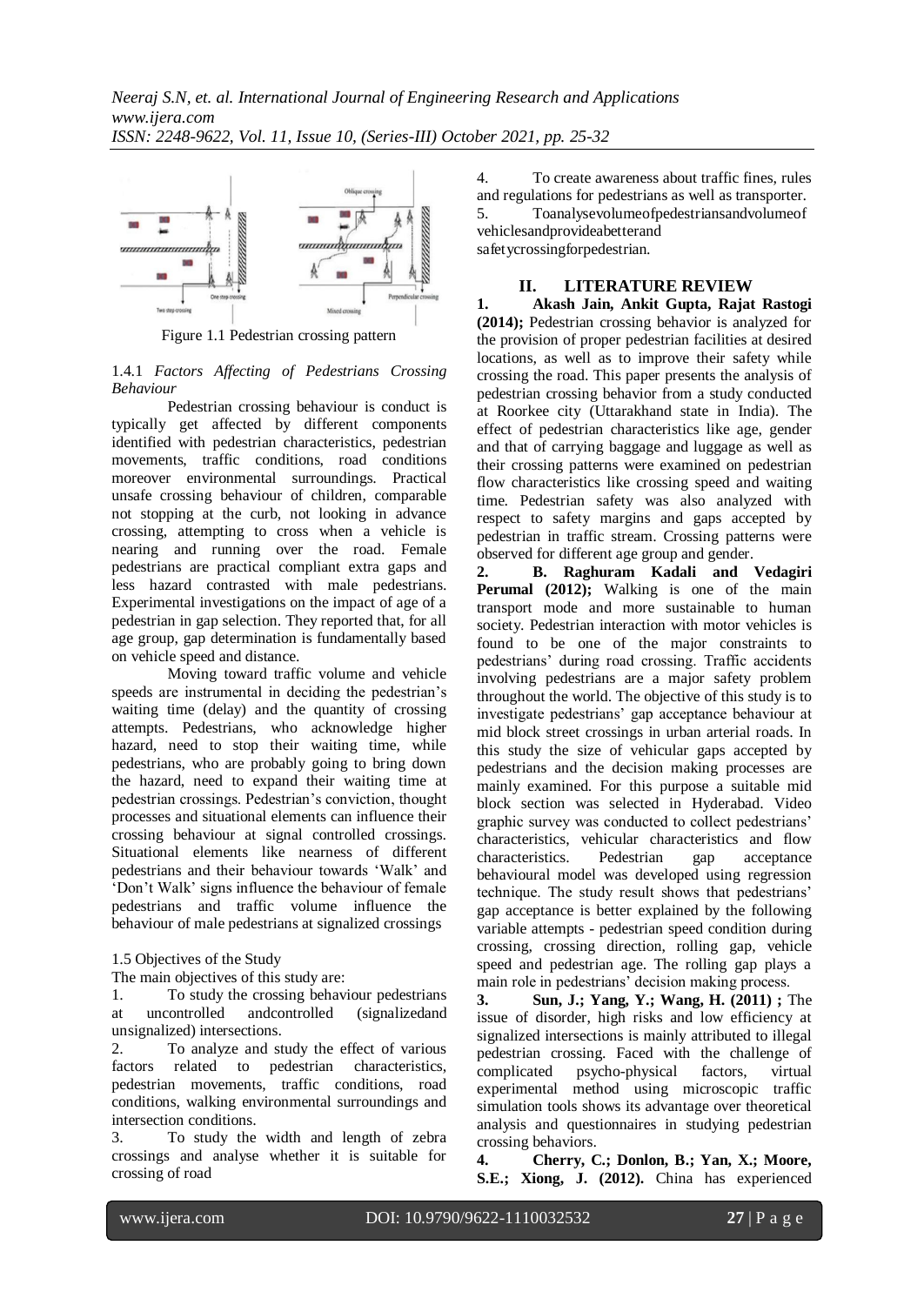unprecedented economic growth and changes in urban form in the past decades. Increased urbanisation and motorisation puts pedestrians and automobiles at greater conflict. Because of China's long urban blocks (superblocks), many conflicts occur mid-block at informal or illegal crossings. This study focuses on factors influencing mid-block crossing and gap acceptance. We fit a probit discrete outcome model to the data to estimate environmental determinants of gap acceptance (and rejection) behaviour, including gap size, vehicle speed, time waiting and gap lane position. We also estimate a conflict model, focusing on parameters that influence the probability of vehicle speed changes or lane deviations.

**5. Dhananjay K. Patil Dr. Bhalchandra V. Khode (2017)** Pedestrian is one of the most important components in transportation system which behaves vulnerable at un-protected midblock locations under mixed traffic conditions. At midblock crossing some vehicles yield to pedestrian who are already at crosswalk but some pedestrian use forced gap to cross the road. This action of pedestrian affects the vehicular flow characteristics. As compared to crossing road and sidewalk, sidewalk do not show direct effect on vehicular flow characteristics. The present study discuss about effect of pedestrian walking at mid-block un-signalized road section on traffic LOS (Level of Service). Gap acceptance was determined by use of Multi linear regression model. Regression was done using Microsoft excel.

**6. Kadali, B.R.; Vedagiri, P. (2013)**  Pedestrian road crossings have become a major issue in road traffic flow, especially in urban areas where there is no controll for pedestrian road crossings. Pedestrian road crossing behaviour is a serious threat to pedestrians at uncontrolled midblock crossing locations in the mixed traffic conditions. Due to increase in motor vehicle growth there is an increase in the regulation of motor vehicles only and the regulation of pedestrian is completely neglected. This increases the uncontrolled road crossing behaviour of pedestrian. The main motivation of this study is to investigate the pedestrian road crossing behaviour at the uncontrolled midblock location in India under mixed traffic condition. Pedestrian road crossing behaviour at uncontrolled midblock has been modeled by the size of vehicular gaps accepted by pedestrian using multiple linear regression (MLR) technique. Also choice model has been developed to capture the decision making process of pedestrian i.e., accepted or rejected vehicular gaps based on the discrete choice theory. Suitable study stretch, which a four lane divided urban arterial in Hyderabad, India, was selected for data collection. The collected data consists of 4198 gap data points which include both

accepted and rejected vehicular gaps. Pedestrians' road crossing behaviour has been explained in terms of minimum gap acceptance value by using a rolling gap (pedestrian roll over the small vehicular gaps). It has also been explained by the binary logit model with the help of vehicular gap size, frequency of attempt and rolling gap. The study concludes that the pedestrian behavioural characteristics like the rolling gap, driver yielding behaviour and frequency of attempt plays an important role in pedestrian uncontrolled road crossing. These inferences are helpful for pedestrian facility design and controlling pedestrian safety issues at uncontrolled crossings.

## **III. DATA COLLECTION**

3.1 Identification of Study Locations

The locations for carrying out the pedestrian study are decided based on the combination of land utilizes, road width and the type of intersection. Data were collected from the following locations in Mysuru city:

1. Agrahara Circle

2. AV Circle

3. Big Clock Tower

4. KR Circle

5. Nehru Circle

6. Ramaswamy Circle

The study locations chosen for the present investigation, fulfils the following criteria:

1. The pedestrian traffic is sufficient.

2. The traffic flow is continuous.

3. The effective width of the road is uniform all through the length considered.

4. For video recording of pedestrian flow, the width of the road considered should be effectively accessed from vantage point.

The photograph showing location of intersection and actual pedestrian crossing scenario are given in

## **1. Agrahara Circle**



Figure 3.1 Agrahara Circle (Source: Google Earth)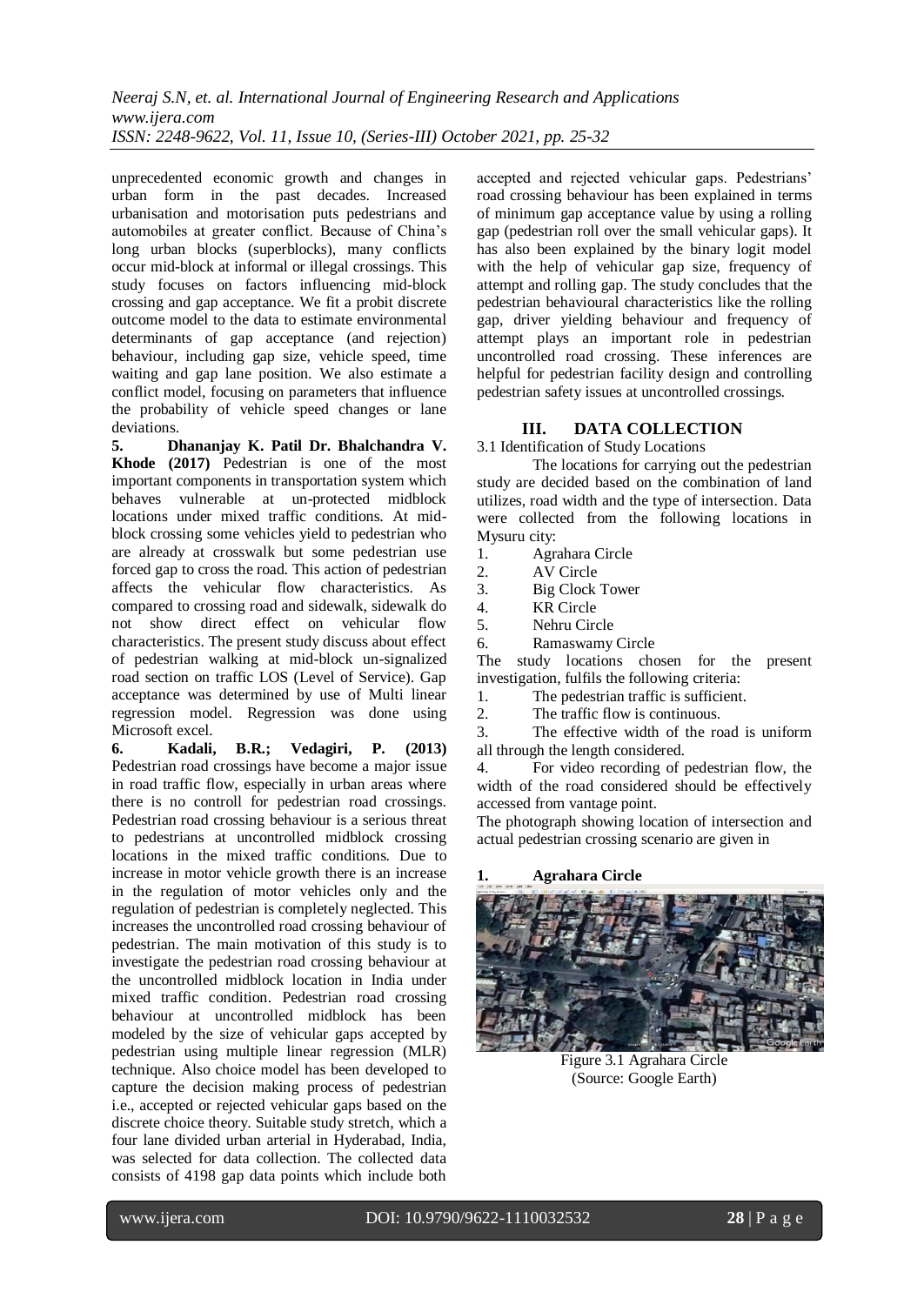*Neeraj S.N, et. al. International Journal of Engineering Research and Applications www.ijera.com ISSN: 2248-9622, Vol. 11, Issue 10, (Series-III) October 2021, pp. 25-32*



Figure 3.2 Pedestrian Crossing Scenario atAgrahara Circle

(Source: Mysuru traffic police)

3.2 Data Collection Technique

There are different methods for data collection. These are given below:

- 1. Direct observation methods,
- 2. Video observation methods,
- 3. Time Lapse Photography,
- 4. Pedestrian opinion surveys.

1. Direct observation methods: It is a method under which data from the field is collected with the help of observation by the observer or by personally going to the field.

2. Video observation methods: video graphic method is utilized in the present study. The camera was fixed in an upper position in order to acquire a general perspective of the chose test locations. Footage Recording was done for around an hour at a time, during morning (8.00 am to 10.00 am) and evening peak periods (4.00 pm to 6.00 pm) on a typical working day. The road width (i.e. perpendicular and oblique) are measured utilizing an instrument called measuring wheel as shown in figure 3.13

3. Time Lapse Photography: Time-lapse photography is a technique whereby the frequency at which film frames are captured (the frame rate) is much lower than that used to view the sequence. When played at normal speed, time appears to be moving faster and thus lapsing.

4. Pedestrian opinion surveys: Design conduct a public opinion survey where pedestrians and bicyclists, or the general public would be interviewed to collect an understanding and awareness of pedestrian traffic laws as well as their interactions with drivers and vehicles.

## **IV. METHODOLOGY FOR DATA ANALYSIS**

Introduction

Recorded capture is utilized to separate information. The estimations of pedestrian crossing time and waiting time are seen from the recordings and recorded in MS-Excel work sheets for additionally handling of the data. In view of the above recorded data and utilizing the estimation of width of road sections, pedestrian speeds are

evaluated. Behavioural viewpoints like gap acceptance, safety margins etc. are also computed and inspected utilizing the information. Variety in speed concerning to pedestrian individual qualities like gender and age and impact of conveying baggage while proceeding on the speeds of the individuals are also studied.

#### Data Analysis

This section shows the connections plotted between pedestrian waiting time, crossing time, total travel time and cumulative percentage of pedestrians. In view of these connections, the estimations of pedestrian attributes like crossing speed are computed designed for mixed traffic flow conditions. Variety in pedestrian speeds indicated by age and gender, and for conditions like moving with and without baggage; and different conditions like geometry of intersections, traffic density etc. are additionally examined. Alongside with that the accepted and rejected gaps curves are developed and safety margins are examined.

- 4.2 Pedestrian Crossing Behaviour
- 4.2.1 *Crossing Patterns at intersection*

At some stage in the analysis of recorded information from various investigation, two major crossing patterns are observed which can be named as

(a) One step/two step,

(b) Perpendicular/ oblique crossings.

The proportion of pedestrians evaluated within these different crossing patterns are shown in Table 4.1 for all study locations.

Table 4.1 Pedestrians Crossing Patterns at Intersection

| <b>Crossing Patterns</b> |                    | Percentage Of Pedestrians |
|--------------------------|--------------------|---------------------------|
|                          | (%)                |                           |
|                          | <b>Step</b><br>One | Two<br>Step               |
|                          | Crossing           | Crossing                  |
| Perpendicular            | 75.54              | 24.46                     |
| Crossing                 |                    |                           |
| <b>Oblique Crossing</b>  | 0                  |                           |
|                          |                    |                           |
| Overall                  | 75.54              | 24.46                     |
|                          |                    |                           |

#### 4.2.2 *Crossing Time and Waiting Time*

Subsequent gathering the information from study area utilizing video graphic technique, the analysis of pedestrian crossing speeds with concerning certain pedestrian attributes is normally desired. For that reason, initially the pedestrian waiting time and crossing time is observed from the video of study areas. The crossing and waiting time is observed for perpendicular and oblique crossing condition independently. The analysis of crossing time and waiting time is done for one step crossing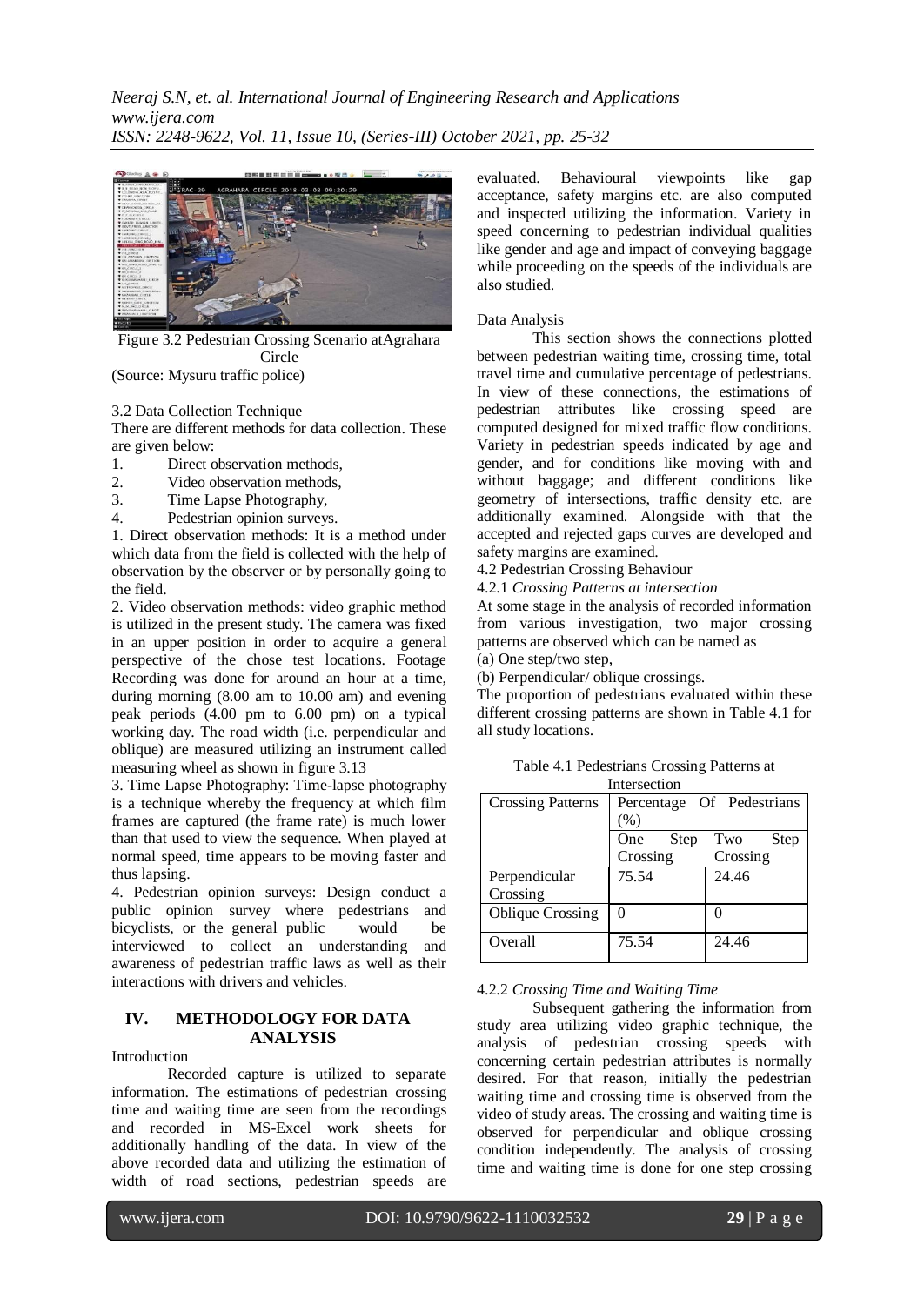and two step crossing independently. The analysis introduced here utilizations information of all study areas. The Average crossing time and waiting time are given in Table 4.2

| $\blacksquare$ |             |                         |                      |                         |                      |
|----------------|-------------|-------------------------|----------------------|-------------------------|----------------------|
| Locati         | Crossi      | Perpendicular           |                      | Oblique                 |                      |
| on             | ng          | Crossing                |                      | Crossing                |                      |
|                | Patter      | Waiti                   | Crossi               | Waiti                   | Crossi               |
|                | ns          | ng<br>Time<br>In<br>Sec | ng<br>Time<br>In Sec | ng<br>Time<br>In<br>Sec | ng<br>Time<br>In Sec |
| Overal         | One<br>Step | 2.46                    | 11.28                |                         |                      |
|                | Two<br>Step | 2.41                    | 14.70                |                         |                      |

#### Table 4.2 Observed Average Waiting and Crossing Time

## 4.2.3 *Variations in Pedestrian Waiting and Crossing Time*

Variation in average pedestrian crossing and waiting time is generally affected by various factors like

(a) Way of pedestrian crossing (one step or two step crossing)

(b) Age of Pedestrian

(c) Pedestrian gender

(d) Handling baggage.

The variation in estimated crossing and waiting time are given in Tables 4.3-4.6.

#### Table 4.3 Variation with Respect to Pedestrian Crossing Patterns

|                 |          | ▱                      |                  |                 |                  |
|-----------------|----------|------------------------|------------------|-----------------|------------------|
|                 |          | Perpendicular Crossing |                  |                 | Oblique Crossing |
| Location        | Crossing | Waiting Time In        | Crossing Time In | Waiting Time In | Crossing Time In |
|                 | Patterns | Sec                    | Sec              | Sec             | Sec              |
| Agrahara Circle | One Step | 3.25                   | 13.48            | ٠               | ٠                |
|                 | Two Step | 3.71                   | 16.58            |                 |                  |
| AV              | One Step | 3.41                   | 10.14            |                 |                  |
| Circle          | Two Step | 6.35                   | 13.04            | ٠               |                  |
| Big Clock Tower | One Step | 1.79                   | 9.36             | ٠               |                  |
|                 | Two Step | 0.57                   | 11.81            | ×               | ×                |
| KR              | One Step | 3.41                   | 12.64            | ٠               |                  |
| Circle          | Two Step | 1.29                   | 17.48            | ٠               | ۰                |
| Nehru           | One Step | 1.79                   | 8.73             |                 |                  |
| Circle          | Two Step | 1.22                   | 11.72            | ٠               |                  |
| Ramaswamy       | One Step | 1.11                   | 13.31            | ٠               |                  |
| Circle          | Two Sten | 138                    | 17.58            |                 |                  |

#### Table 4.4 Variation of Time with Respect to Age of Pedestrian

|           | Adults     |            | Older People |            | Children   |            |
|-----------|------------|------------|--------------|------------|------------|------------|
|           | Avg.       | Avg.       | Avg.         | Avg.       | Avg.       | Avg.       |
| Location  | Waiting    | Crossing   | Waiting      | Crossing   | Waiting    | Crossing   |
|           | Time (Sec) | Time (Sec) | Time (Sec)   | Time (Sec) | Time (Sec) | Time (Sec) |
| Agrahara  |            |            |              |            |            |            |
| Circle    | 3.40       | 14.71      | 4.41         | 15.70      | 0.00       | 11.07      |
| AV        |            |            |              |            |            |            |
| Circle    | 4.35       | 11.1       | 5.98         | 13.01      | 1.34       | 8.12       |
| Big Clock |            |            |              |            |            |            |
| Tower     | 1.66       | 9.79       | 1.24         | 10.87      | 0.00       | 7.95       |
| KR        |            |            |              |            |            |            |
| Circle    | 3.26       | 13.62      | 1.56         | 16.28      | 1.01       | 10.01      |
| Nehru     |            |            |              |            |            |            |
| Circle    | 1.95       | 8.96       | 1.09         | 10.52      | 0.43       | 6.60       |
| Ramaswamy |            |            |              |            |            |            |
| Circle    | 1.19       | 14.02      | 1.17         | 15.35      | 0.00       | 9.92       |

## Table 4.5 Variation with Respect to Pedestrian Gender

|                        | Male              |               | Female       |               |
|------------------------|-------------------|---------------|--------------|---------------|
| Location               | Avg. Waiting Time | Avg. Crossing | Avg. Waiting | Avg. Crossing |
|                        | (Sec)             | Time (Sec)    | Time (Sec)   | Time (Sec)    |
| Agrahara Circle        | 3.45              | 14.45         | 3.42         | 15.14         |
| AV Circle              | 4.22              | 10.97         | 5.17         | 11.84         |
| <b>Big Clock Tower</b> | 1.34              | 9.54          | 1.95         | 10.47         |
| KR Circle              | 3.06              | 13.48         | 2.63         | 14.41         |
| Nehru Circle           | 2.07              | 8.85          | 0.81         | 9.65          |
| Ramaswamy Circle       | 1.01              | 14.07         | 1.30         | 14.16         |

#### Table 4.6 Variation with Handling or without Handling Baggage

|                  |              | With Baggage  | Without Baggage |               |  |  |
|------------------|--------------|---------------|-----------------|---------------|--|--|
| Location         | Avg. Waiting | Avg. Crossing | Avg. Waiting    | Avg. Crossing |  |  |
|                  | Time (Sec)   | Time (Sec)    | Time (Sec)      | Time (Sec)    |  |  |
| Agrahara Circle  | 3.57         | 15.67         | 3.38            | 14.29         |  |  |
| AV Circle        | 4.41         | 11.93         | 4.68            | 11.04         |  |  |
| Big Clock Tower  | 1.59         | 10.71         | 1.50            | 9.30          |  |  |
| KR Circle        | 3.38         | 15.12         | 2.67            | 13.24         |  |  |
| Nehru Circle     | 1.47         | 9.76          | 1.80            | 8.83          |  |  |
| Ramaswamy Circle | 0.98         | 14.65         | 1.30            | 13.71         |  |  |

## 4.3 Pedestrian Crossing Speeds

4.3.1 *Average Crossing Speeds at Study Locations* Average crossing speeds estimated based on the crossing times are given in Table 4.7 for different study locations. Overall average crossing speeds are given in Table 4.8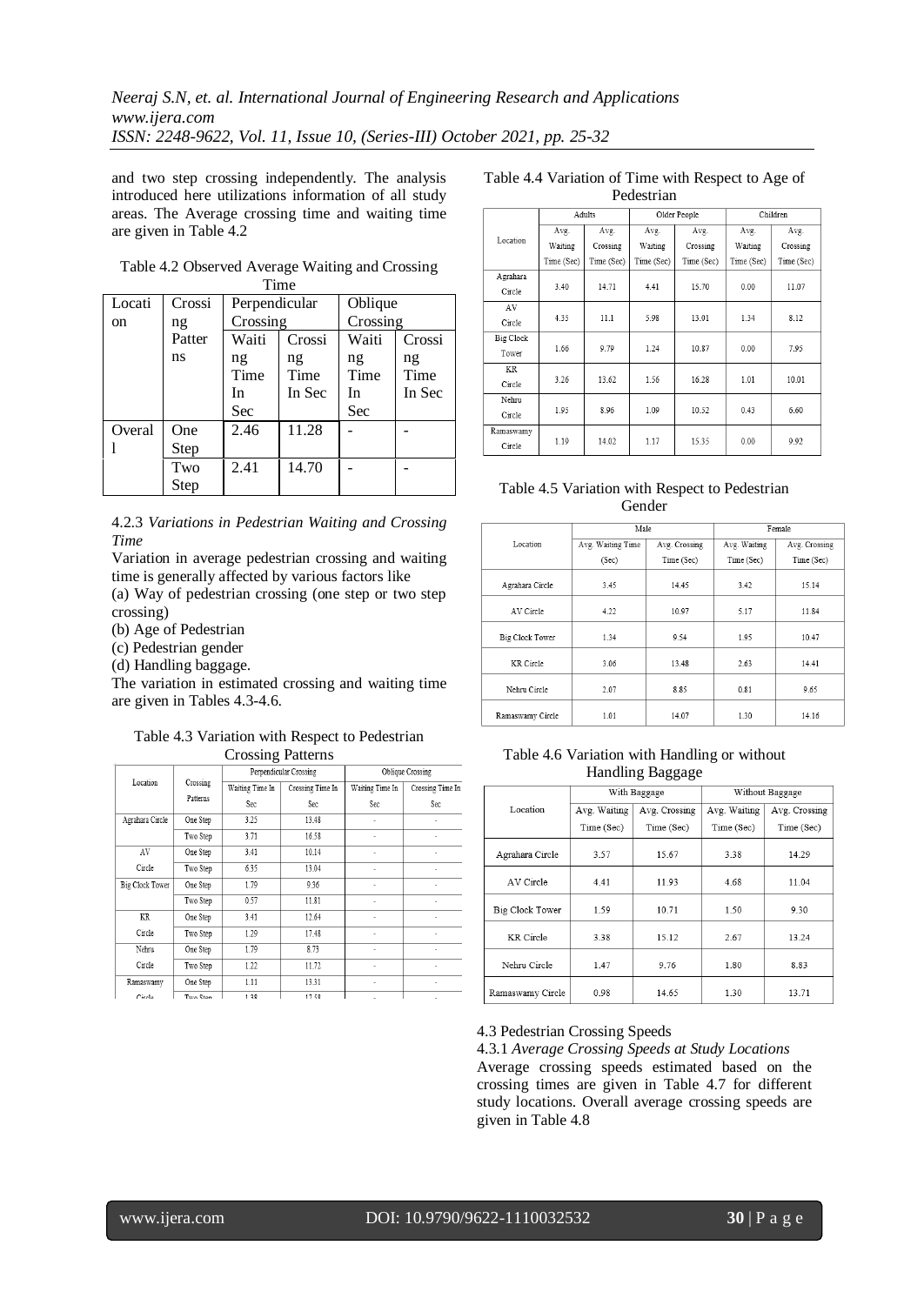#### Table 4.7Pedestrian Average Crossing Speeds at Study Locations

| Location        | Crossing | Average Pedestrian Crossing Speeds (m/sec) |                  |
|-----------------|----------|--------------------------------------------|------------------|
|                 | Patterns | Perpendicular Crossing                     | Oblique Crossing |
| Agrahara Circle | One step | 1.45                                       | ٠                |
|                 | Two step | 1.17                                       | ٠                |
| AV              | One step | 1.33                                       |                  |
| Circle          | Two step | 1.03                                       | ٠                |
| Big Clock       | One step | 1.28                                       |                  |
| Tower           | Two step | 1.02                                       | ٠                |
| KR              | One step | 1.34                                       |                  |
| Circle          | Two step | 0.97                                       | ٠                |
| Nehru           | One step | 1.29                                       |                  |
| Circle          | Two step | 0.96                                       | ٠                |
| Ramaswamy       | One step | 1.50                                       |                  |
| Circle          | Two step | 1.14                                       | ٠                |

Table4.8Pedestrian Overall Average Crossing Speeds

|          | Perpendicular Crossing Speed | Oblique Crossing Speed (m/sec) |
|----------|------------------------------|--------------------------------|
| Crossing | (m/sec)                      |                                |
| Patterns | Average speed                | Average speed                  |
| One step | 1.36                         | ٠                              |
| Two step | 1.05                         | ٠                              |

#### 4.3.2 *Analysis of Variation in Speeds*

Variation in speed with respect to pedestrian personal characteristics like age category and gender; and crossing patterns like one step or two step crossing is analyzed. The effect of carrying baggage on the speeds of the individuals is also studied. While calculating speed of the pedestrian with baggage, the pedestrian carrying heavy baggage is considered. The variations in crossing speeds are given by the bar chart in Fig. 4.1



## 4.4 Gaps Accepted

Data extracted from video-graphic survey was processed under various using Microsoft excel. Data required calculating the vehicle speed. Extracted data from video is analyzed and processed under various equations and processes to evaluate gap acceptance. Gap acceptance depends upon dependent and independent variables of pedestrians To analyse gap accepted by pedestrian while crossing the road MLR model was used.

| Table 4.10 MLK Test Results |             |  |  |  |
|-----------------------------|-------------|--|--|--|
|                             | Coefficient |  |  |  |
| Constant                    | 6.3166      |  |  |  |
| Vehicle speed               | $-0.0217$   |  |  |  |
| Pedestrian crossing time    | $-0.3869$   |  |  |  |
| Pedestrian waiting time     | 0.4172      |  |  |  |

 $T$  11.416 MRR  $\overline{D}$  1.

Gap Accepted =  $6.3166 - 0.0217 * AVS - 0.3869 *$ APCT + 0.4172 \* PWT

Regression model was generated using Microsoft Excel 2007 software to find out minimum gap accepted by pedestrian while crossing road. Table 4.16 Shown Average Values of Gap Accepted.

Table 4.17 Average Values of Gap Accepted

| Category | Average Gap Accepted (sec) |
|----------|----------------------------|
| Males    | 3.75                       |
| Females  | 4.25                       |
| Adults   | 3.85                       |
| Olders   | 3.40                       |
| Children |                            |

## **V. CONCLUSIONS**

 Among the crossing patterns more pedestrians crosses the roads in perpendicular direction and very few of them crosses the roads in two stages.

 The average crossing speeds at different study locations are varied with respect to various pedestrians' characteristics like gender, age category, baggage handling condition, volume and composition of traffic moving on road.

 Among them males and children have the higher crossing speeds.

 There is no significant variation in pedestrian's speeds due to handling of baggage.

 The pedestrian crossing behavior analysis is the important factor for deciding the assurance of pedestrian safety on roads and the pedestrians waiting time can be used to decide the need of pedestrian facility in the area.

 Femalepedestrianswerefoundtocrosstheroada taslowerratethanmalesin boththescenarios duetotheirsafetyconcern.

• Insomeofthecircles pedestrians werewalkingoutsideofzebracrossings